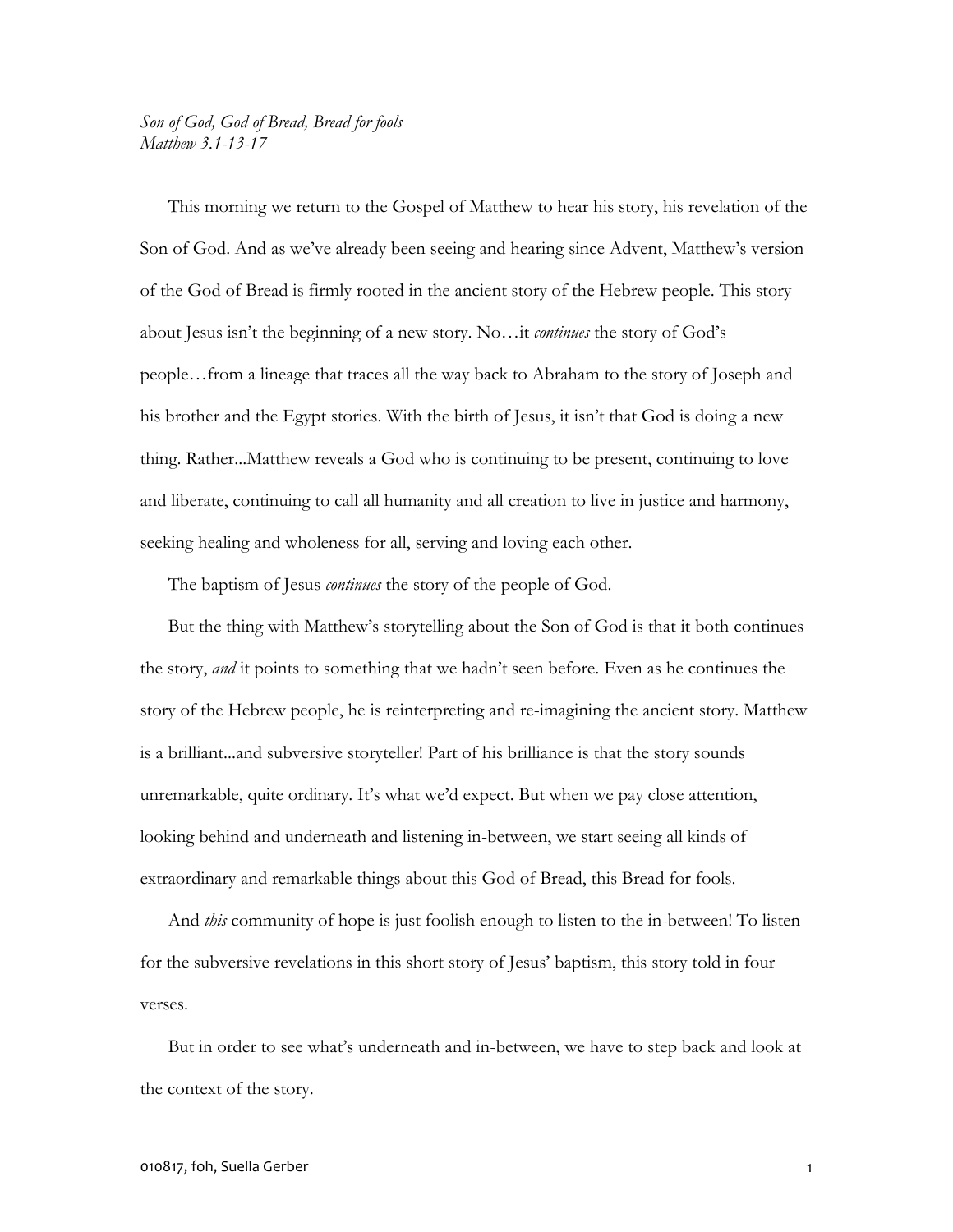Chapter 3 begins with John the Baptist. John is in the wilderness preaching that the Kingdom of Heaven is near. His words are good news to a people living under occupation, under the domination of foreign oppressors. John's words feed their hunger for righteousness, for heaven's justice. So they went to John, ready to be fed, ready to experience the Kingdom of God. They've been waiting for God's promise to be fulfilled for far too long.

So they go to the wilderness to be with John, to receive the bread he's offering. It doesn't take much to imagine the contagious excitement as they go. Their conversations were surely filled with anticipation, even as they remembered their ancestors who had also come to the river Jordan, who crossed it into the Promised Land. The crowds were eager and filled with expectation.

And they confessed their sins and entered into the Jordan River, ready for the life that awaited them on the other side of this baptism.

As John preached the Kingdom of Heaven, he told them about someone else who was coming. John didn't name him, but Matthew's listeners understood that he was talking about Jesus. And they also understood that he was recalling Joshua. These two men didn't just share a name…this new *Yeshua* would also deliver his people into a promised kingdom.

As John is preaching this good news and baptizing, he's pointing them to Jesus: "one who is *more powerful* than I is coming after me.... He will baptize you with the Holy Spirit and fire. His winnowing fork is in his hand...the chaff he will burn with unquenchable fire."

Now, when you hear this, what do *you* imagine? He's imagining a superhero! A towering, intimidating figure. Someone strong and mighty who, when he arrives, will burn with judgment. (We love our vengeance.) This is the image of the person they should expect.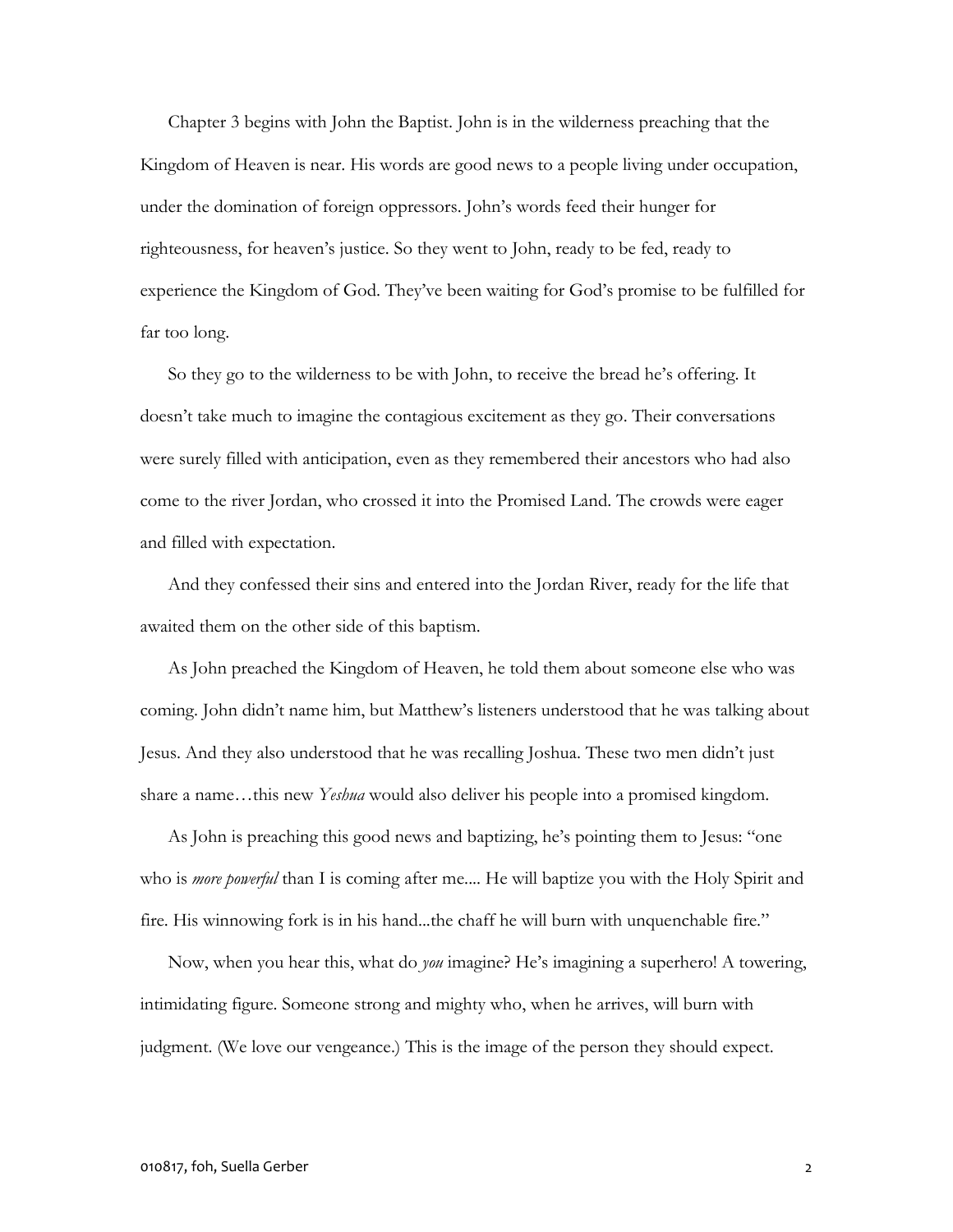And then Jesus shows up. Along with the crowds, he too comes to the Jordan to be baptized. And just like everybody else, he wants John to baptize him.

This isn't what John or the crowds expected. The person John told them about would have swooped in with an entourage of minions, commanding the attention of the crowds. That person would have taken over, diminishing John with his power and charisma.

So when Jesus comes asking to be baptized along with everyone else from Jerusalem and Judea, John says, "No! You can't! No! You have to baptize ME! You can't be asking ME to baptize you! I need YOU to baptize me!"

Let's pause to appreciate this scene. John has been announcing someone mightier than himself. Someone more powerful, greater. Mind you, John's already pretty mighty and powerful! But Jesus is going to be more…better! And instead…instead of Jesus coming with fire…instead of Jesus triumphing and towering over John (*show more/over)*, Jesus comes *assuming a lesser* position. In a posture of vulnerability, he places himself *under* John…in need of John's baptism.

We can appreciate John's resistance and unwillingness. John wants the Christ, the Anointed One to show up. He wants Joshua the warrior to come and save him and his people. It can*not* be that Jesus asks him for baptism. It does *not* fit into any of his categories for savior or messiah. It dashes all his hopes and expectations for a king who will defeat their oppressors and reign happily ever after in the Kingdom of Heaven. No! No! And No!

Jesus listens to John. Lets him finish. Then says, "John. Let it be so, now. For it is right for us in this way to fulfill all righteousness." Then John consented.

And in that one-sentence response, to those foolish enough to be listening to the inbetween, Jesus articulates the rule of life in the Kingdom of Heaven.

Let's begin with the in-between.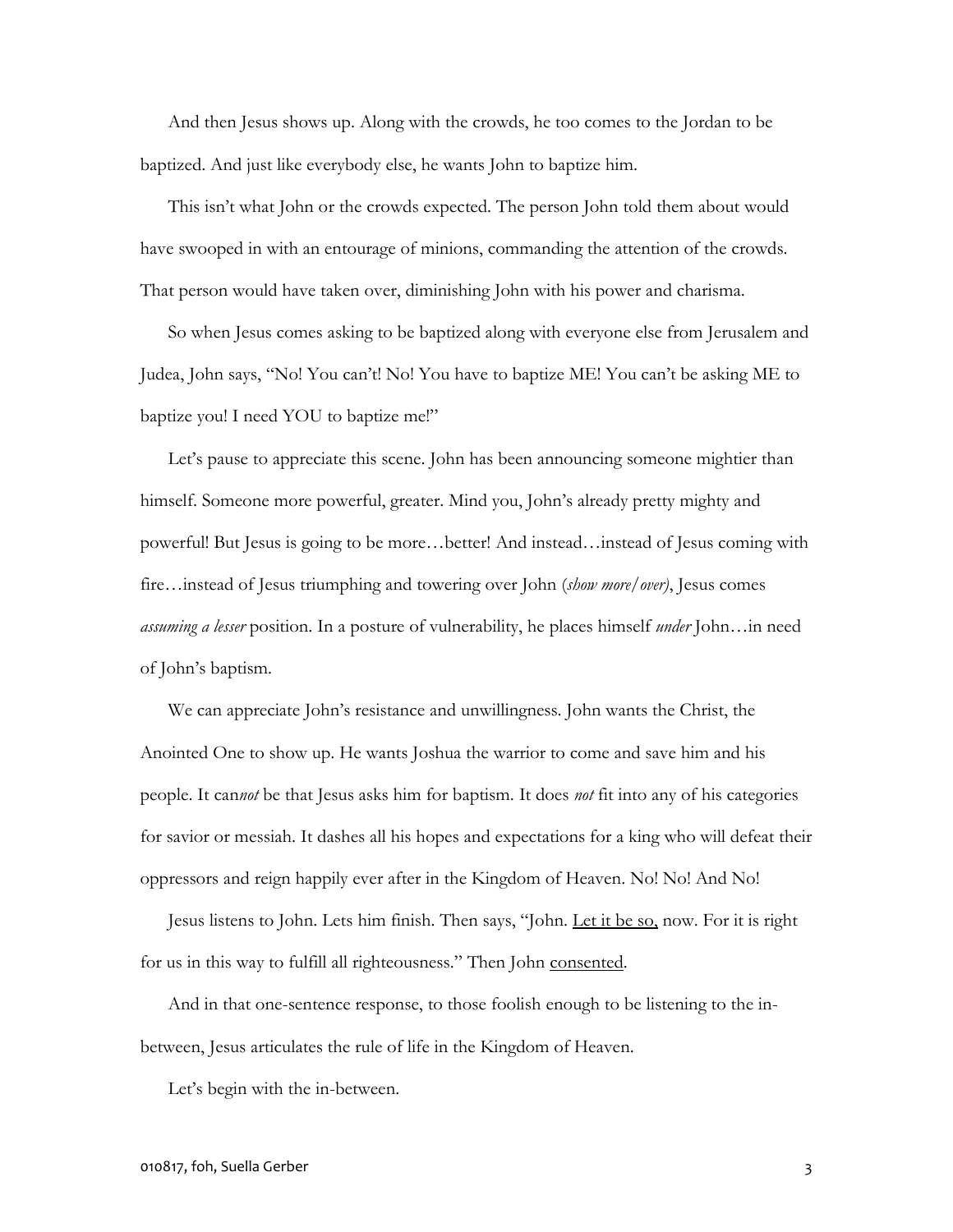"John," Jesus says, "You baptizing me is the right way, it's the right thing to do. You baptizing me fulfills, it completes *all* righteousness, all justice. It's what God requires."

If John and the people thought that baptism was about the forgiveness of sins, that's not what Jesus is saying. For Jesus, this baptism by John is about the fulfillment of righteousness. It fulfils what is right, what is just. And what it looks like is Jesus, the one who is greater, submitting himself to John, the one who is lesser. Not only will Jesus go *under* the waters in baptism, but he's also placing himself *under* John. Not over. Not dominating. Not more powerful. Not mightier. Not winning. The fulfillment of God's justice looks like Jesus placing himself *in service* to John.

But just as surprising as Jesus' posture of bowing low before John, is what precedes and what follows his one-sentence explanation. "Let it be," Jesus says. Those words proceed. And when he's finished his one-sentence explanation, we hear that John *consented.*

The Greek word for "let it be" and "consented" is the same word, *aphemi.* It means to release, to let go, to permit or allow. It means to forgive.

And we begin to see that the liberation and release and forgiveness that Jesus is proclaiming *begins* with Jesus. Jesus' ministry isn't just about him going around releasing and forgiving other people—it BEGINS with him embodying release and forgiveness. It's first of all happening to him! The *posture* of his ministry is release—Jesus letting go of power over; Jesus releasing the more powerful position; Jesus submitting his power to those around him.

And so John too, let's go. With his consent, John mirrors Jesus' posture. He lets go of his expectations of Savior and Messiah. He releases...he forgives Jesus for not being an almighty, dominating, commanding and demanding Messiah. Jesus embodied release. John mirrors the same release and letting go. And we, fools that we are, we see Jesus' invitation to us, to live embodying this same posture of letting go…of releasing…forgiving.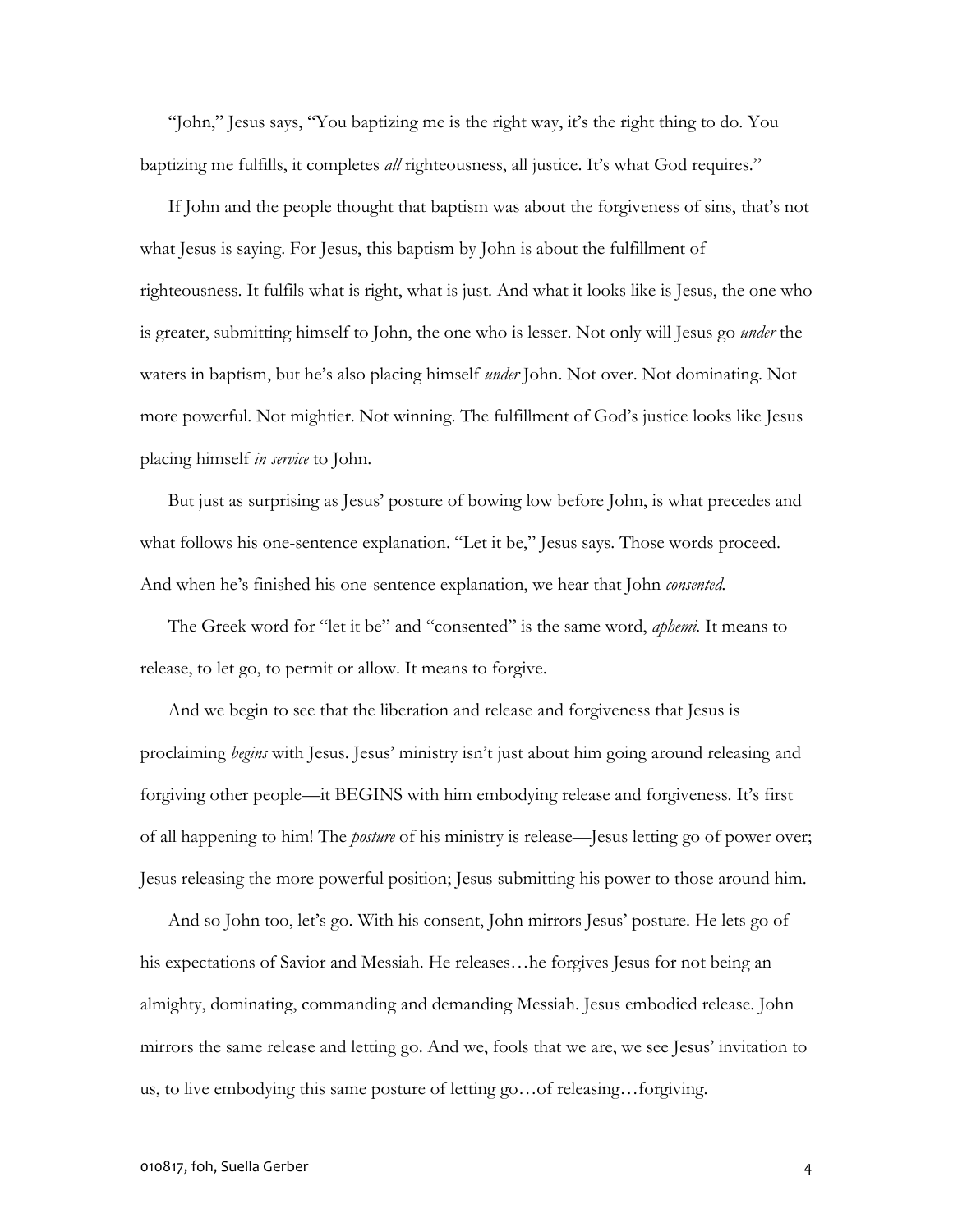So John baptizes Jesus. And as Jesus goes under the water, ritualizing dying, enacting taking the lower place, the crowd hears the voice of God speaking over the waters. Just as the voice of God spoke over the waters at creation. And when Jesus rises, the heavens opened and the Spirit of God descended onto Jesus, God's Spirit in the form of a dove. And we hear the voice of God speaking, "This is my Son, the Beloved, with whom I am well pleased." *If we have ears to hear, we will hear* these words every time we rise up out of the waters, every time release and forgiveness are embodied.

With remarkable subtly and nuance, Matthew has told the story of Jesus' baptism, a story that *continues* the creation story. The waters of the river Jordan represent death, and they also represent the waters of creation and life. Jesus' baptism, and our baptisms, ritualize death. AND, baptism enacts birth, re-creation. In baptism, Jesus and we, are born again as daughters and sons of God. And every time we *release* ourselves to others*,* every time we *forgive,* we are remembering and embodying our baptism.

And Matthew ends this story of Jesus' baptism just as brilliantly, continuing the ancient story, re-imagining and re-interpreting as he goes.

The last time the heavens opened, they poured down rain, covering the earth. And when the ark came up out of the waters, Noah sent out a dove to see if it was time to leave the ark. And the dove didn't return. Now, here it is, resting on Jesus, assuring us, assuring all, that the Spirit of God is with us, always with us. Whether we're in stormy and turbulent waters or rising up out of the waters, God IS with us.

It's a beautiful ending to the story of Jesus' baptism. To the story of the flood. But it isn't the whole story, of course. Release and forgiveness as a rule of life is hard. And painful. It's a lie to think that it will be anything else.